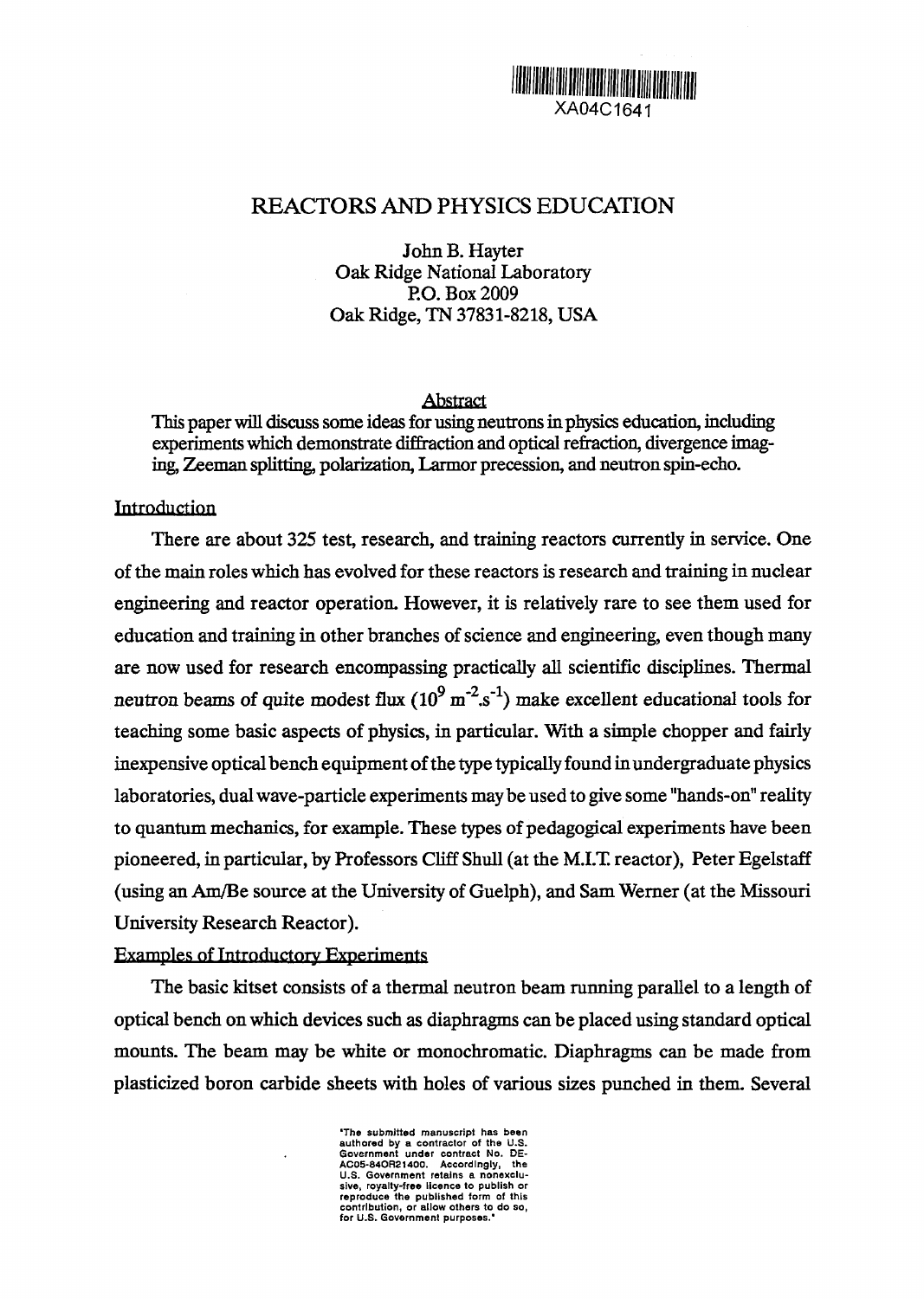simple but instructive experiments can be done with this basic kit, using a scintillator and Polaroid camera as the imaging device. A series of photographs of the beam with different attenuators (such as stacks of 1 mm plexiglass) or absorbers (such as Cd) in place gives an introduction to neutron transmission and absorption. The addition of a pinhole images divergence, rather than intensity, and shows the difference between flux and brightness. The divergence in the beam may be made anisotropic and varied by using pairs of rectangular diaphragms spaced by different distances; moving the pinhole allows the divergence to be observed at different points in the beam. A more interesting variation with a monochromatic beam is to place a Stem-Gerlach magnet around the beam and observe the Zeeman splitting of the beam into two beams; since  $2s+1$  beams would be expected, this confirms that the neutron spin is  $s = \frac{1}{2}$ . The use of a video camera makes these survey experiments much easier and is probably cheaper than instant film in the long run.

A monochromatic beam finely collimated in one dimension allows neutron refraction to be demonstrated. Figure 2 shows the arrangement. For a material with average number density  $N$  of scatterers with scattering amplitude  $b$ , the neutron refractive index is

$$
n = 1 - \frac{N b \lambda^2}{2\pi} \tag{1}
$$

where  $\lambda$  is the wavelength. This is an interesting formula because it is an optical (wave) quantity which may be derived using particle considerations, starting with  $\frac{1}{2}mv^2$  as the neutron energy, where m is the mass and v the velocity of the neutron<sup>1</sup>. A simple application of Snell's law shows that there will be an angle of critical reflection

$$
\theta_c = \lambda \left(\frac{Nb}{\pi}\right)^{1/2} \tag{2}
$$

below which all neutrons will be totally reflected. For Ni, this angle is 17.45 milliradian per nm of wavelength.This may be demonstrated by setting a Ni mirror to an angle smaller than this and scanning the detector through the reflecting position.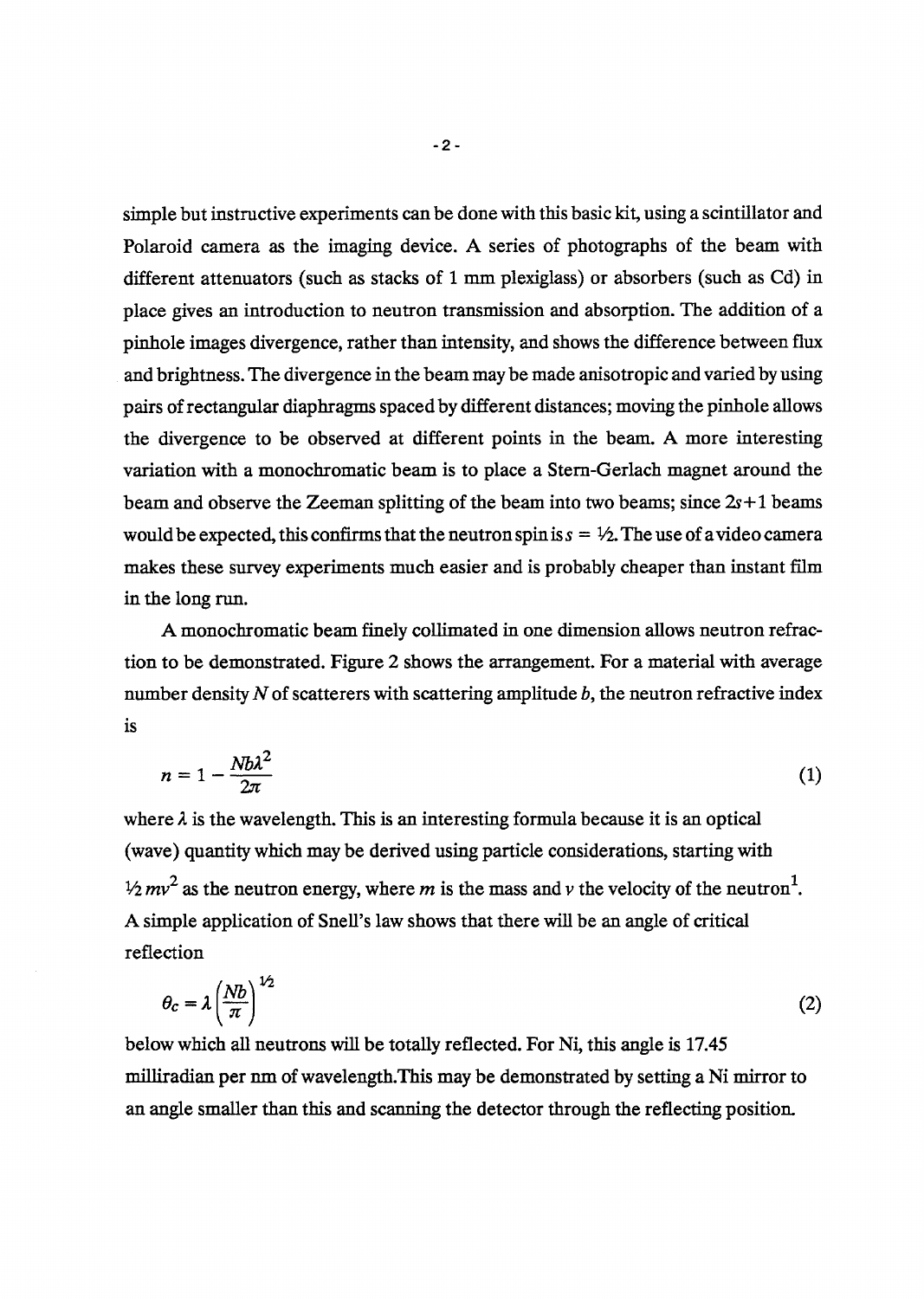This effect is the basis of neutron guides.

### More Advanced Experiments

The reflection experiment demonstrates refraction at low angles, where the variation in speed of the neutron in different materials generates the effect. If the mirror is replaced by a crystal (pyrolytic graphite or mica, for example), high angle diffraction may be demonstrated. For a given incident angle,  $\theta$ , between the incident beam and the crystal, scanning the detector will show strongly scattered intensity whenever the Bragg condition

$$
n\lambda = 2d\sin\theta\tag{3}
$$

is satisfied. Here,  $n$  is the order of the reflection and  $d$  the spacing between atomic planes in the crystal; if  $d$  is known the wavelength may be deduced. Repeating the measurement for different values of  $\theta$  allows the intensity in the beam,  $N(\lambda)$ , to be measured as a function of wavelength for each wavelength band  $\Delta\lambda$ . After correcting for standard instrumental effects such as geometrical area of the beam intercepted by the crystal and for the (known) crystal reflectivity as a function of wavelength, this measurement allows verification of the fact that the beam spectrum from the reactor is Maxwellian:

$$
N(\lambda) \Delta \lambda = \lambda^{-6} \exp(-h^2/2\lambda^2 m kT) \Delta \lambda
$$
 (4)

Here, h is Planck's constant, k is Boltzmann's constant, and  $T$  is the absolute temperature.

Figure 3 shows the arrangement for the Bragg diffraction measurement. Also shown in the figure are a simple chopper and an oscilloscope whose timebase is synchronized with the chopper. The chopper is a 400 mm diameter aluminum disk painted with a neutron absorber such as Gd2O3 paint, leaving just one or two clear windows which pass pulses of neutrons as they pass through the beam; only modest speeds (150 - 2000 RPM) are required. With the detector in the correct position to detect Bragg scattering, the oscilloscope will show the ime each detected pulse arrives relative to the time of chopping. This may be converted to a particle velocity, v, using the distance from chopper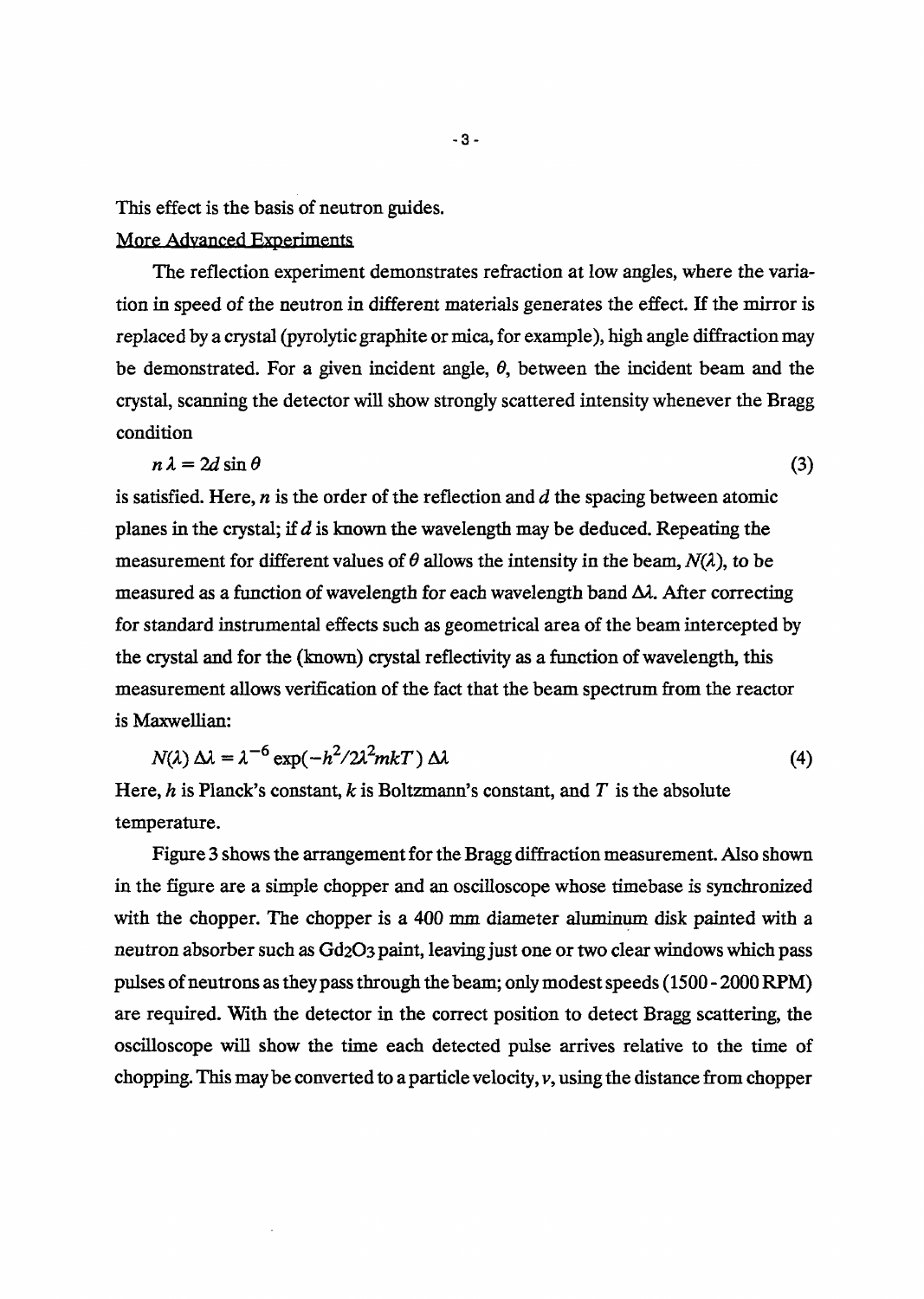to detector. The experiment thus simultaneously uses a wave phenomenon to measure the wavelength,  $\lambda$ , and a particle phenomenon to measure the momentum, mv, of the neutron. The value of Planck's constant may be derived from the experiment by using the de Broglie relation

$$
h = m \nu \lambda \tag{5}
$$

Finally, polarized neutrons open the way to many simple and fascinating experiments that demonstrate fundamental physical ideas related to magnetism and magnetic resonance. Thin-film multilayer magnetic mirrors which act as efficient neutron polarizers or analyzers are now available and may be mounted in a collimated beam as an insertion device. It is worth noting that, for the experiments to be considered here, very high polarization efficiency is not needed, and a simple setup giving a polarization of order 09 (easily achievable) is satisfactory. linear polarization effects familiar from optics are easily demonstrated, but the most interest experiments use precessing polarization.

Figure 4(a) shows a typical setup in which the beam entering from the left is already polarized. The spin-turn device labelled  $\frac{1}{2}$  is a flat coil wound from 1 mm wire on an aluminum plate about 5 mm thick and larger and wider than the beam. Such devices are easily made and set up<sup>2</sup>. When appropriately energized it interchanges the x and z components of the neutron spin, where  $z$  is the direction of the magnetic field in which the polarized beam is travelling, leaving the y component alone. This is equivalent to rotating the spin direction from parallel (or antiparallel) to  $z$  to perpendicular to  $z$ :

$$
(x,y,z) \rightarrow (\pm z, -y, \pm x) \tag{6}
$$

The spin will precess about the field at the Larmor frequency so that, as the neutron travels in the field, the polarization direction will have rotated to a phase angle

$$
\psi = (4\pi |\gamma| \mu_n m \lambda / h^2) \int H \cdot d\,l \tag{7}
$$

after traversing a path with field integral  $\int \mathbf{H} \cdot d\mathbf{l}$ . As the analyzer/detector combination is moved along the beam, the detected intensity will be modulated as  $\cos \psi$ . However, the further the distance, the lower the modulation depth, since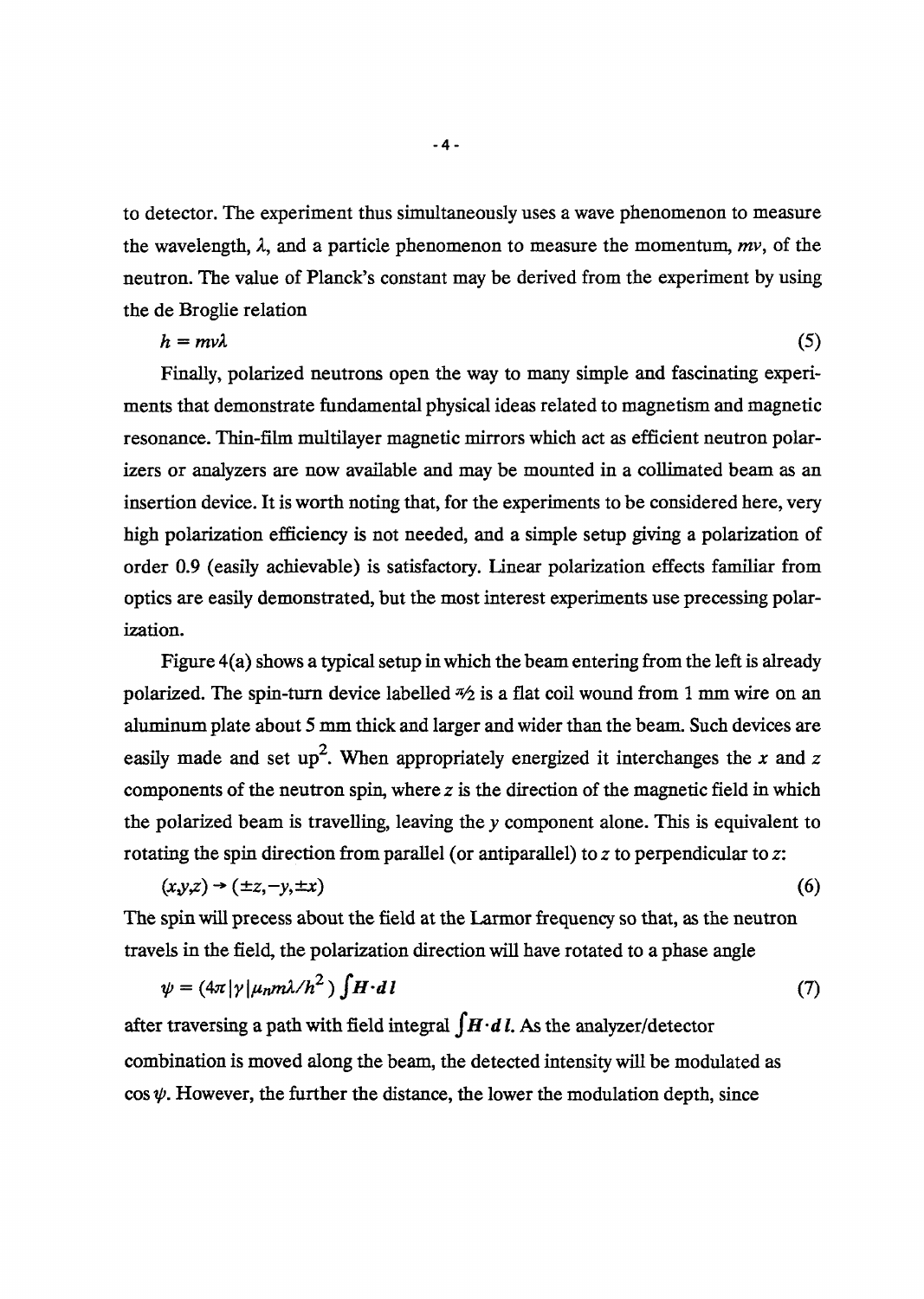different velocities in the beam will precess at different rates, eventually washing out the signal.

The concept of spin echo can be demonstrated by adding two more spin-turn coils to the arrangement, as shown in figure 4(b). The  $\pi$  coil is physically the same as the  $\frac{1}{2}$ coil but is energized differently<sup>2</sup>. Its action on the spin components is

$$
(x,y,z)\to(x,-y,-z)
$$
 (8)

which is equivalent to the action of a spin flipper. (These coils alone may be used between a polarizer/analyzer combunation to demonstarte linear polarization.) The arrangement is symmetric about the  $\pi$  coil, so that whatever precession takes place in the first part is reversed exactly in the second part. A spread in velocity in the beam no longer matters and the full initial polarization is recovered at the analyzer.

Many other experiments are possible with the simple equipment described in this paper, which is intended only to stimulate further thought on the use of neutron beam in physics education.

#### Acknowledgements.

I am indebted to Professor Peter Egelstaff for sharing with me his laboratory notes for students at the University of Guelph Physics Department. Oak Ridge National Laboratory is managed by Martin Marietta Energy Systems, Inc., for the U.S. Department of Energy under Contract No. DE-AC05-84OR21400.

#### References

1. J. B. Hayter, Chap. 2 in *Neutron Diffraction,* H. Dachs, ed., (Springer Topics in Current Physics, Berlin, 1978).

2. J. B. Hayter, Z. *Physik* **B31**, 117 (1978)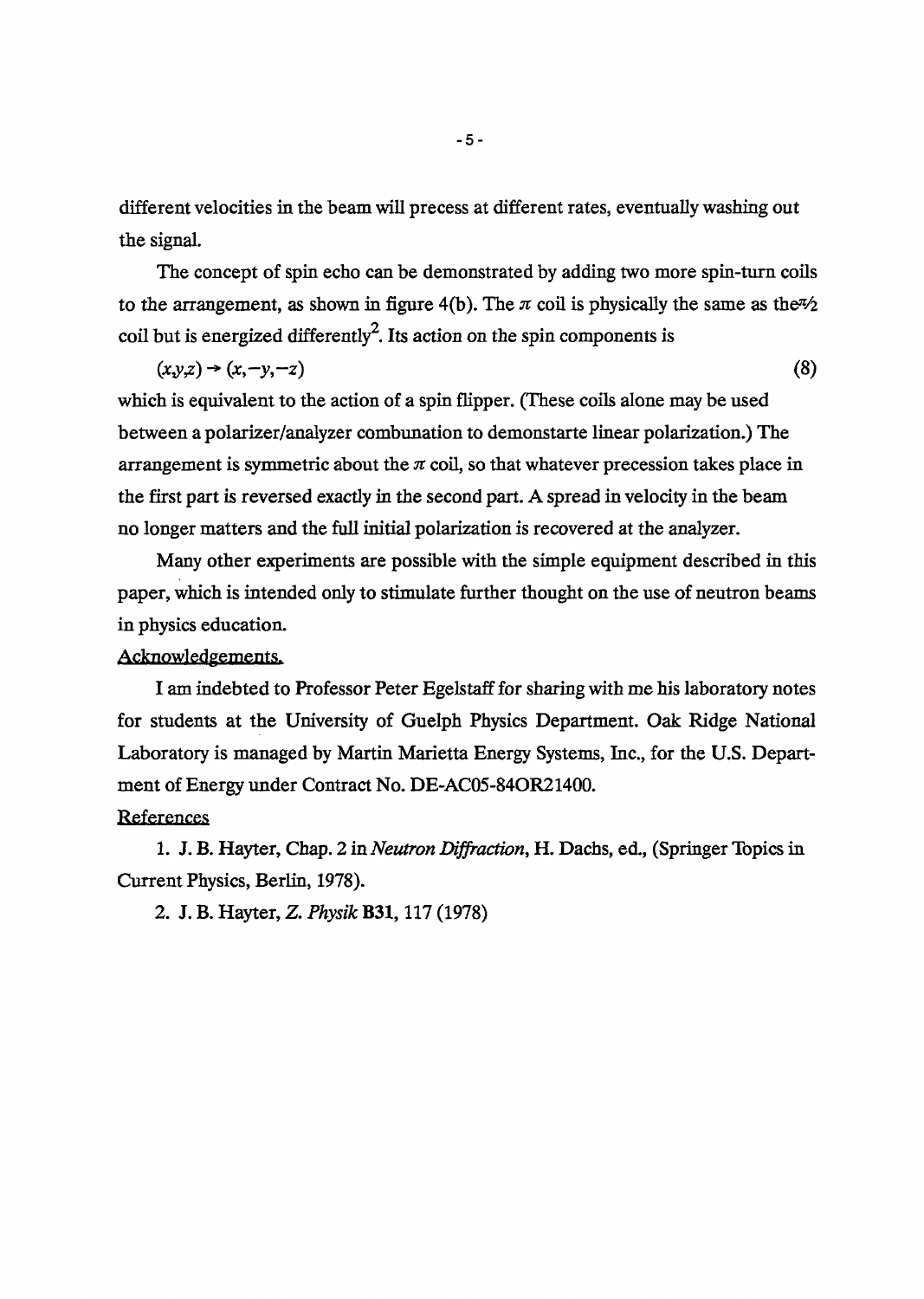

Figure 1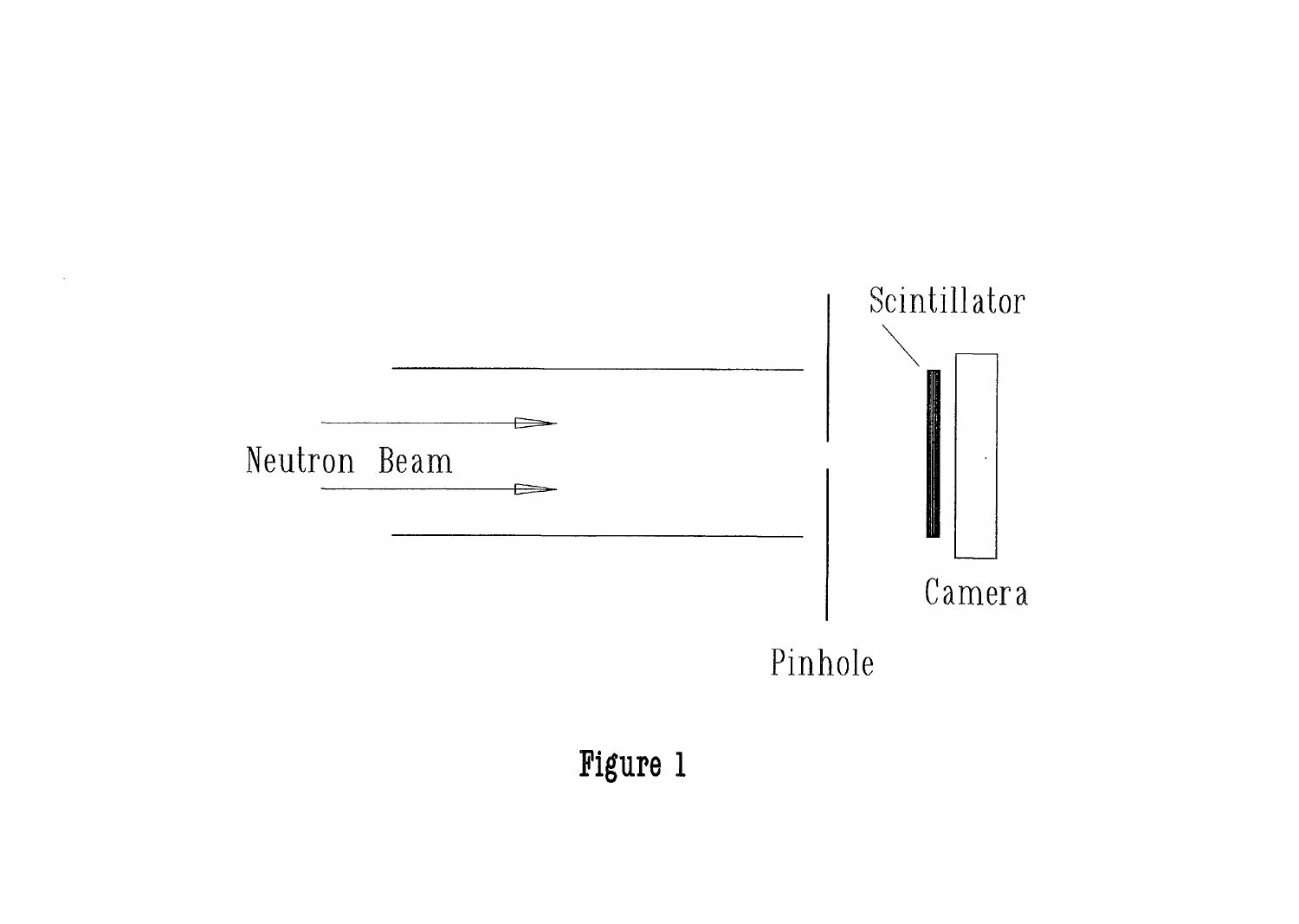

 $\sim$   $\sim$ 

 $\sim$ 

Figure 2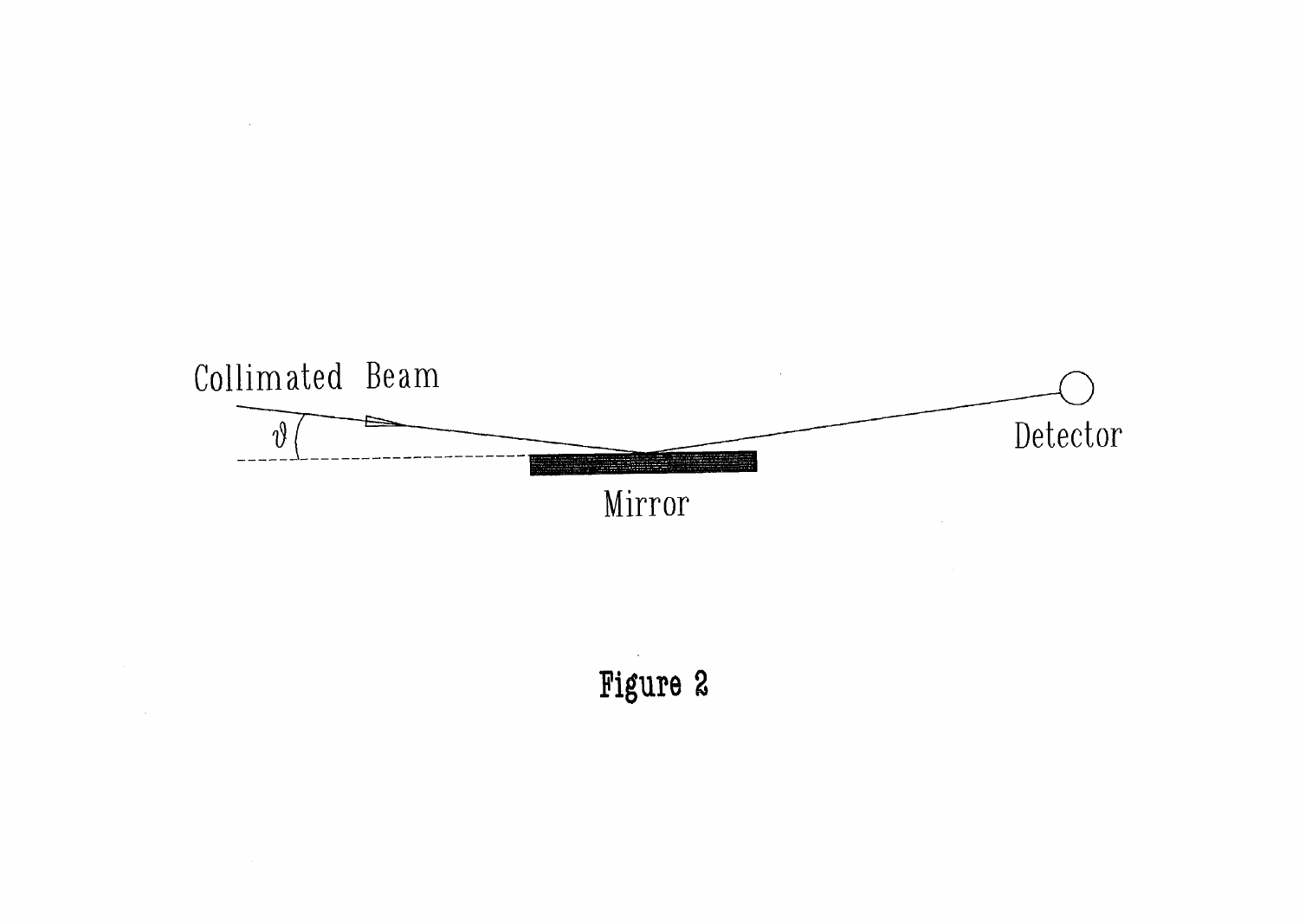

Figure 3